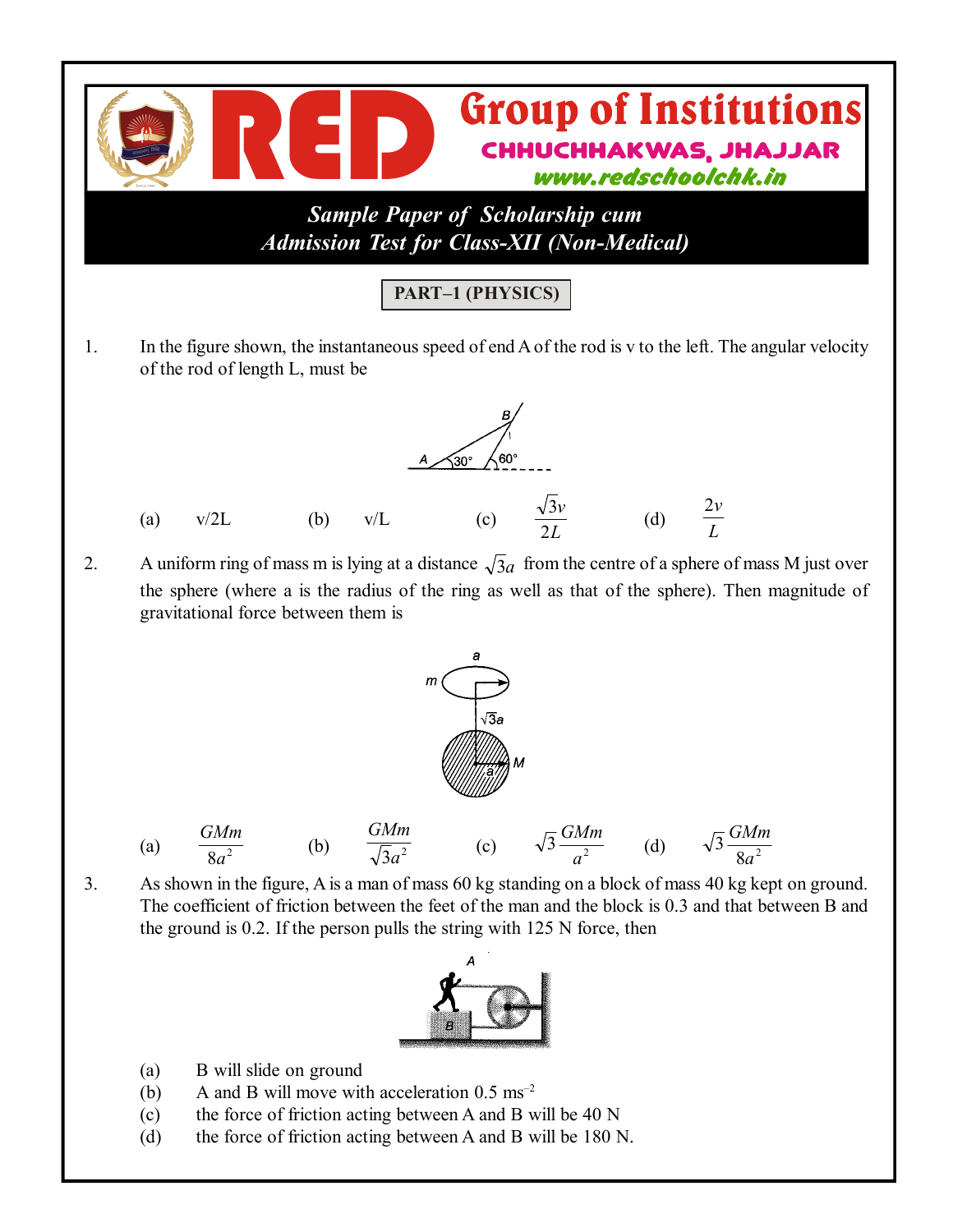4. A system of wedge and block as shown in figure, is released with the spring in its natural length. All surfaces are frictionless. Maximum elongation in the spring will be



(a) 
$$
\frac{2mg\sin\theta}{K}
$$
 (b)  $\frac{mg\sin\theta}{K}$  (c)  $\frac{4mg\sin\theta}{K}$  (d)  $\frac{mg\sin\theta}{2K}$ 

5. A ball of mass m moving with velocity  $v_0$  collides a wall as shown in figure. After impact it rebounds with a velocity  $\frac{1}{4}v_0$  $\frac{3}{4}v_0$ . The impulse acting on ball during impact is



(a) 
$$
-\frac{m}{2}v_0\hat{j}
$$
 (b)  $-\frac{3}{4}mv_0\hat{i}$  (c)  $-\frac{5}{4}mv_0\hat{i}$  (d) None of these

## **PART–2 (CHEMISTRY)**

1.  $NH_4COONH_2(s) \rightleftharpoons 2 NH_3(g) + CO_2(g)$ . If equilibrium pressure is 3 atm for the above reaction,  $K_{p}$  for the reaction is

(a) 4 (b) 27 (c) 
$$
\frac{4}{27}
$$
 (d)  $\frac{1}{27}$ 

2. Chile saltpetre is:

| a)           | $NaNO$ ,          | b) | $KNO$ ,          |
|--------------|-------------------|----|------------------|
| $\mathbf{c}$ | NaNO <sub>3</sub> | d) | KNO <sub>3</sub> |

3. M g of a substance when vaporised occupy a volume of 5.6 litre at NTP. The molecular mass of the substance will be:

| $a)$ M |         | b) $2M$ |
|--------|---------|---------|
|        | c) $3M$ | $d)$ 4M |